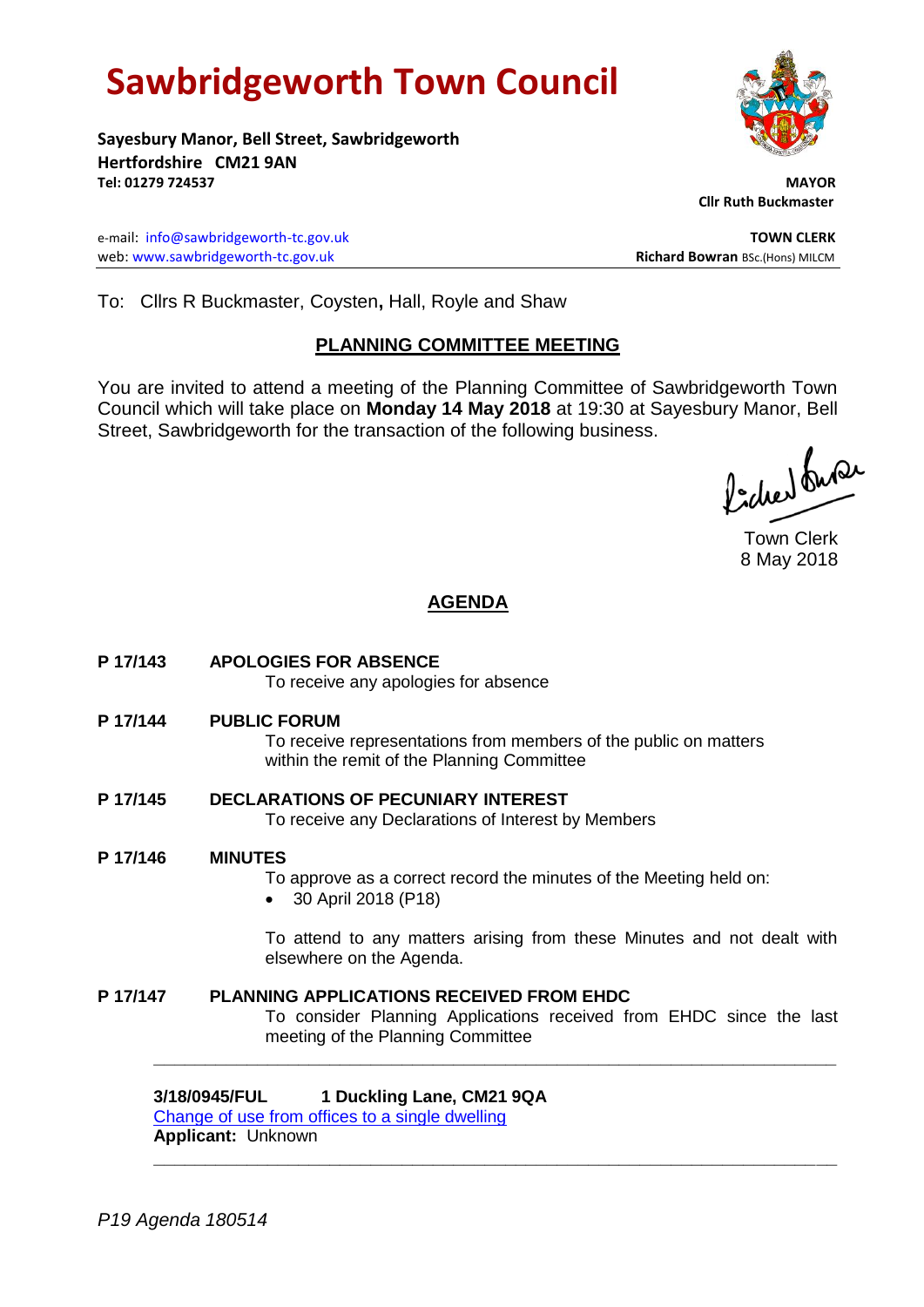# **3/18/0958/HH 38 Sayesbury Road, CM21 0EB**

[Removal of existing rear extension. Erection of single storey rear and side extension,](https://publicaccess.eastherts.gov.uk/online-applications/applicationDetails.do?activeTab=documents&keyVal=P7QMOCGLLM300)  [enlarged first floor side window opening and replace first floor front and rear windows.](https://publicaccess.eastherts.gov.uk/online-applications/applicationDetails.do?activeTab=documents&keyVal=P7QMOCGLLM300)  [Internal alterations to first and second floors.](https://publicaccess.eastherts.gov.uk/online-applications/applicationDetails.do?activeTab=documents&keyVal=P7QMOCGLLM300) **Applicant:** Unknown

**\_\_\_\_\_\_\_\_\_\_\_\_\_\_\_\_\_\_\_\_\_\_\_\_\_\_\_\_\_\_\_\_\_\_\_\_\_\_\_\_\_\_\_\_\_\_\_\_\_\_\_\_\_\_\_\_\_\_\_\_\_\_\_\_\_\_**

**\_\_\_\_\_\_\_\_\_\_\_\_\_\_\_\_\_\_\_\_\_\_\_\_\_\_\_\_\_\_\_\_\_\_\_\_\_\_\_\_\_\_\_\_\_\_\_\_\_\_\_\_\_\_\_\_\_\_\_\_\_\_\_\_\_\_**

## **3/18/0959/FUL Land off Spellbrook Lane West, Spellbrook**

[Erection of 5 no. dwellings with associated garages, access roads and landscaping](https://publicaccess.eastherts.gov.uk/online-applications/applicationDetails.do?activeTab=documents&keyVal=P7QXT2GLLM600) **Applicant:** Unknown

**3/18/0971/FUL Spellbrook Farm, London Road, Spellbrook**

[Demolition of existing barn. Construction of 3no detached houses with associated access](https://publicaccess.eastherts.gov.uk/online-applications/applicationDetails.do?activeTab=documents&keyVal=P7U0NFGL00V00)  [road](https://publicaccess.eastherts.gov.uk/online-applications/applicationDetails.do?activeTab=documents&keyVal=P7U0NFGL00V00) **Applicant:** Unknown

**\_\_\_\_\_\_\_\_\_\_\_\_\_\_\_\_\_\_\_\_\_\_\_\_\_\_\_\_\_\_\_\_\_\_\_\_\_\_\_\_\_\_\_\_\_\_\_\_\_\_\_\_\_\_\_\_\_\_\_\_\_\_\_\_\_\_**

**\_\_\_\_\_\_\_\_\_\_\_\_\_\_\_\_\_\_\_\_\_\_\_\_\_\_\_\_\_\_\_\_\_\_\_\_\_\_\_\_\_\_\_\_\_\_\_\_\_\_\_\_\_\_\_\_\_\_\_\_\_\_\_\_\_\_**

### **P 17/148 LATE PLANNING APPLICATIONS**

To deal with Planning Applications received from EHDC following the Publication of this Agenda and received before 11 May 2018

**P 17/149 PLANNING DECISIONS MADE BY EHDC**

To receive Planning Decisions from EHDC

# **3/18/0485/HH 21 Wychford Drive, CM21 0HA**

Hip to gable roof, insertion of rooflights and alterations to fenestration on single storey front extension. Rendering of property. *STC Comment:* No objection.

**\_\_\_\_\_\_\_\_\_\_\_\_\_\_\_\_\_\_\_\_\_\_\_\_\_\_\_\_\_\_\_\_\_\_\_\_\_\_\_\_\_\_\_\_\_\_\_\_\_\_\_\_\_\_\_\_\_\_\_\_\_\_\_\_\_\_**

*EHDC Decision:* Granted. **\_\_\_\_\_\_\_\_\_\_\_\_\_\_\_\_\_\_\_\_\_\_\_\_\_\_\_\_\_\_\_\_\_\_\_\_\_\_\_\_\_\_\_\_\_\_\_\_\_\_\_\_\_\_\_\_\_\_\_\_\_\_\_\_\_\_**

# **3/18/0512/HH 68 Gilders, CM21 0EH**

Raising of roof ridge to create first floor and alterations to fenestration. Creation of vehicular cross over

*STC Comment:* No objection.

*EHDC Decision:* Refused. "The height and massing of the proposed development would not relate well to the adjacent dwellings and would be unduly prominent in the street scene. It would therefore be out of keeping with the established pattern, character, and grain of existing development in the surrounding area and would thereby be contrary to the aims and objectives of policy ENV1, ENV5 and ENV6 of the East Herts Local Plan Second Review April 2007".

**\_\_\_\_\_\_\_\_\_\_\_\_\_\_\_\_\_\_\_\_\_\_\_\_\_\_\_\_\_\_\_\_\_\_\_\_\_\_\_\_\_\_\_\_\_\_\_\_\_\_\_\_\_\_\_\_\_\_\_\_\_\_\_\_\_\_**